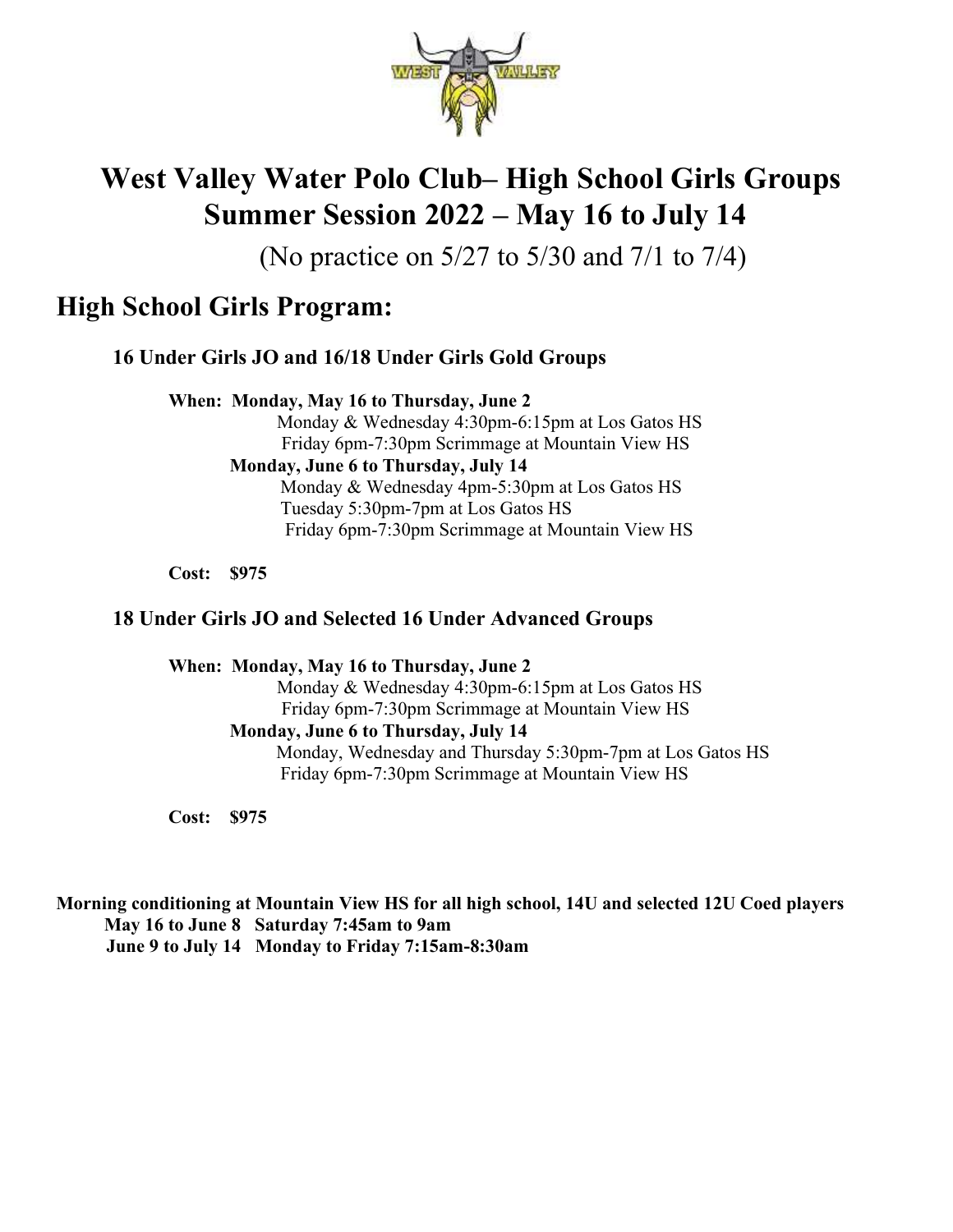

# West Valley Water Polo Club– High School Boys Groups Summer Session 2022- May16 to July 14

(No practice on 5/27 to 5/30 and 7/1 to 7/4)

# High School Boys Program:

16 Under Boys JO and 16U Gold Groups

When: Monday, May 16 to Wednesday, June 8 Monday & Wednesday 5pm-6:45pm at Mountain View HS Thursday 6:30pm-8:15pm at Mountain View HS Thursday, June 9 to Thursday, July 14 Monday to Friday 8:30am-10am at Mountain View HS

Cost: \$975

## 18 Under Boys JO and 18U Gold Groups

When: Monday, May 16 to Wednesday, June 8 Monday & Wednesday 6:45pm-8:30pm at Mountain View HS Tuesday 6:30pm-8:15pm Thursday, June 9 to Thursday, July 14 Monday, Tuesday and Thursday 7pm-8:45pm at Mountain View HS Wednesday 6:30pm to 8:45pm

Cost: \$975

Morning conditioning at Mountain View HS for all high school, 14U and selected 12U Coed players May 16 to June 8 Saturday 7:45am to 9am June 9 to July 14 Monday to Friday 7:15am-8:30am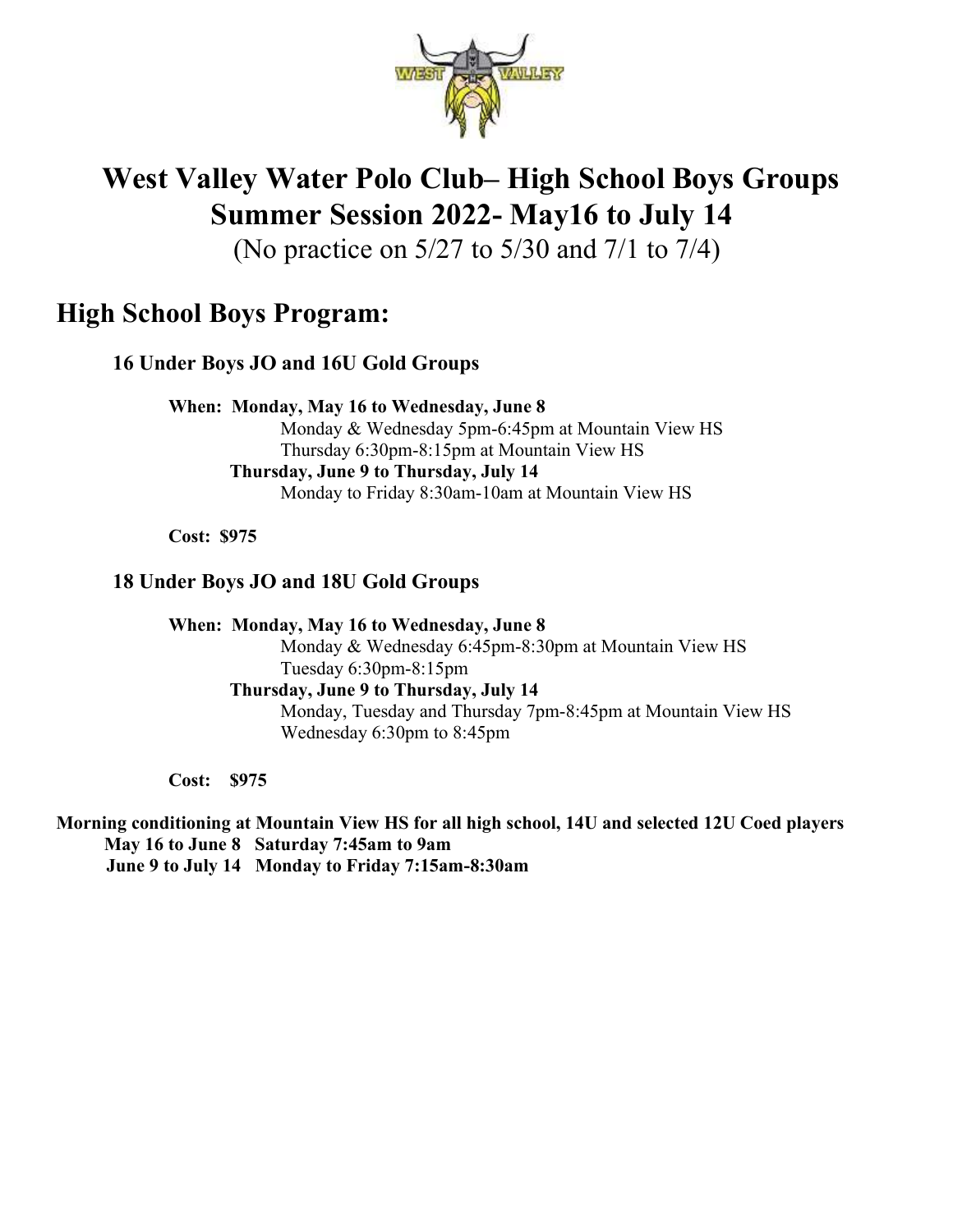

# West Valley Water Polo Club– 14U, 12U and 10U Groups Summer Session 2022- May 16 to July 14

(No practice on 5/27 to 5/30 and 7/1 to 7/4)

## 14U JO Qual Boys

#### When: Monday, May 16 to Wednesday, June 8

Monday & Wednesday 5pm-6:45pm at Mountain View HS Thursday 6:45pm-8:30pm at Mountain View HS Friday 4:30pm-6pm Scrimmage at Mountain View HS

#### Thursday, June 9 to Thursday, July 14

Monday to Friday 8:30am-10am at Mountain View HS

Cost: \$975

#### 14U (Non-JO Qual) Boys and 12U Coed JO Qual and 10U Coed at Mountain View HS When: Monday, May 16 to Wednesday, June 8

Tuesday & Thursday 5pm-6:30pm at Mountain View HS

Friday 4:30pm-6pm Scrimmage at Mountain View HS

#### Thursday, June 9 to Thursday, July 14

Monday, Tuesday & Thursday 5:30pm-7pm at Mountain View HS Friday 4:30pm-6pm Scrimmage at Mountain View HS

Cost: \$975

#### All 14U Girls

When: Monday, May 16 to Thursday, June 2

 Tuesday, Thursday & Friday 4:30pm-6:15pm at Los Gatos HS Monday, June 6 to Thursday, July 14 Tuesday and Thursday 4pm-5:30pm at Los Gatos HS Friday 4pm-5:45pm at Los Gatos HS

Cost: \$975

# 12U/10U Coed (Non JO Qual) at Los Gatos HS

#### When: Monday, May 16 to Thursday, June 2

 Tuesday, Thursday & Friday 4:30pm-5:30pm at Los Gatos HS Monday, June 6 to Thursday, July 14

Tuesday and Thursday 4pm-5pm at Los Gatos HS

Friday 4pm-5pm at Los Gatos HS

Cost: \$850

# Morning conditioning at Mountain View HS for all high school, 14U and selected 12U Coed players May 16 to June 8 Saturday 7:45am to 9am

June 9 to July 14 Monday to Friday 7:15am-8:30am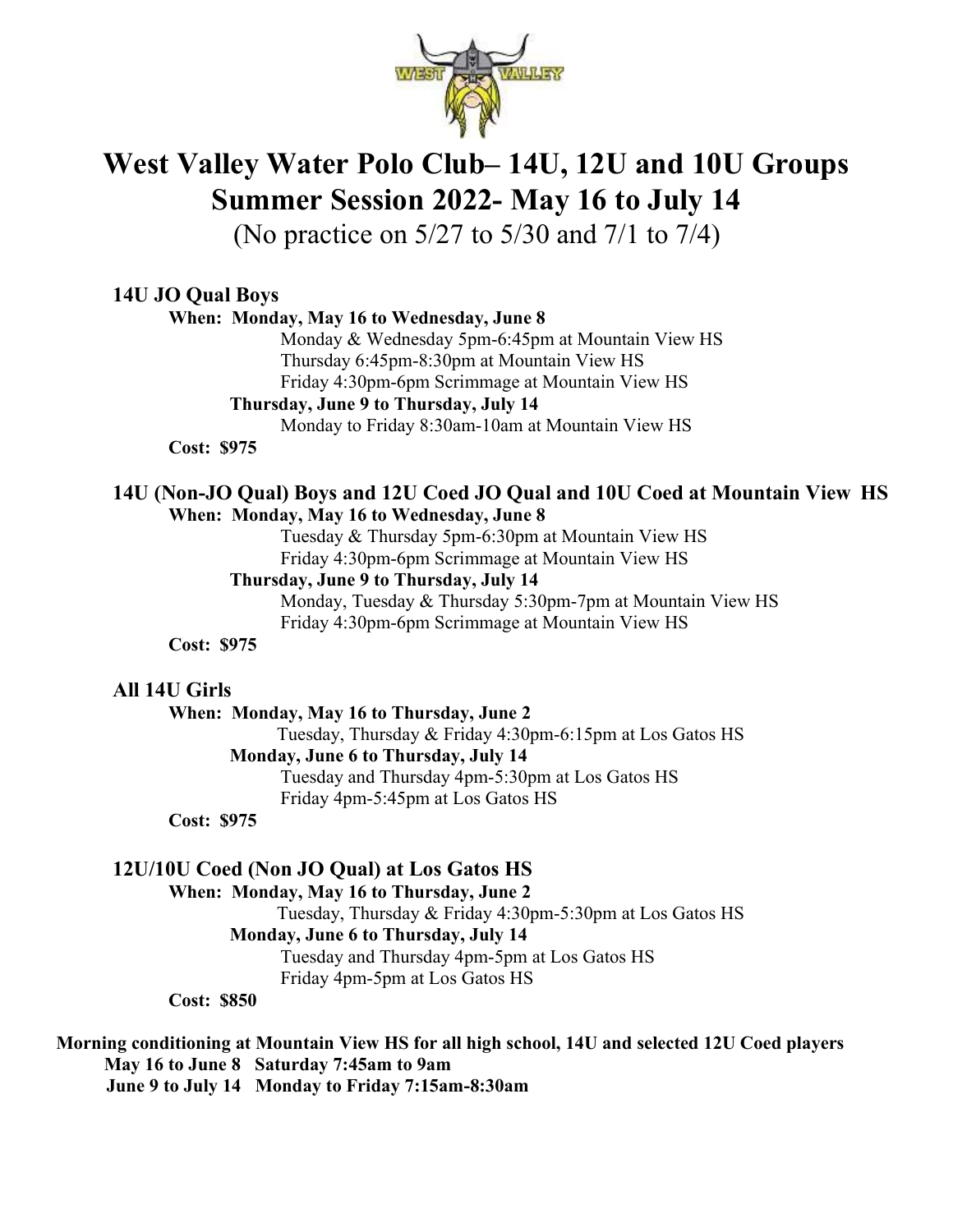

Registration: Online registration at www.westvalleywaterpolo.com. You can choose credit card service fee) or check/Cash payment online. If you would like to pay by check, you can mail it to 201 Ada Ave #3, Mountain View CA 94043 or bring it to the first day of practice.

Refund Policy: 25% of each Session Cost is non-refundable. The balance is refundable at a pro-rate during the first 3 weeks of the session. Refund will not be issued after the 3rd week of each session. For a refund, please email Teresa at westvalleywaterpolo@gmail.com. Refunds are pro-rated from the day the email is received.

If you have any questions, please email Teresa at **westvalleywaterpolo@gmail.com**, or you can visit our website at **www.westvalleywaterpolo.com.** 

USA Water Polo Membership is required and Gaold is recommended. Please sign up or transfer your membership at **www.usawaterpolo.org**. We are club #23, West Valley Water Polo Club. In addition, please upload a picture ID, process the Birth Date Verification and all waiver on your USAWP membership page.

#### Practice Location Address:

| <b>Mountain View HS</b> | <b>Los Gatos HS</b>  |
|-------------------------|----------------------|
| 3535 Truman Ave         | 20 High School Court |
| Mountain View, CA 94041 | Los Gatos, CA 95030  |

# Summer Home Tournaments Schedules:

 Saturday, June 4 (18U girls, 16U boys, 14U girls, 12U boys/coed) Sunday, June 5 (18U boys, 16U girls, 14U boys)

 Saturday, June 11 (18U boys, 16U boys) Sunday, June 12 (18U girls, 16U girls)

Saturday, June 25 (18U girls, 16U girls, 14U girls)

Saturday, July 9 (18U girls, 16 boys, 14U girls, 12 boys/coed)<br>Sunday, July 10 (18U boys, 16U girls, 14U boys)  $(18U$  boys,  $16U$  girls,  $14U$  boys)

| <b>LOCATION:</b> | <b>Mountain View HS.</b> | <b>Novato HS.</b> |
|------------------|--------------------------|-------------------|
|                  | 3535 Truman Ave.         | 625 Arthur St.    |
|                  | Mountain View, 94043     | Novato, 94947     |